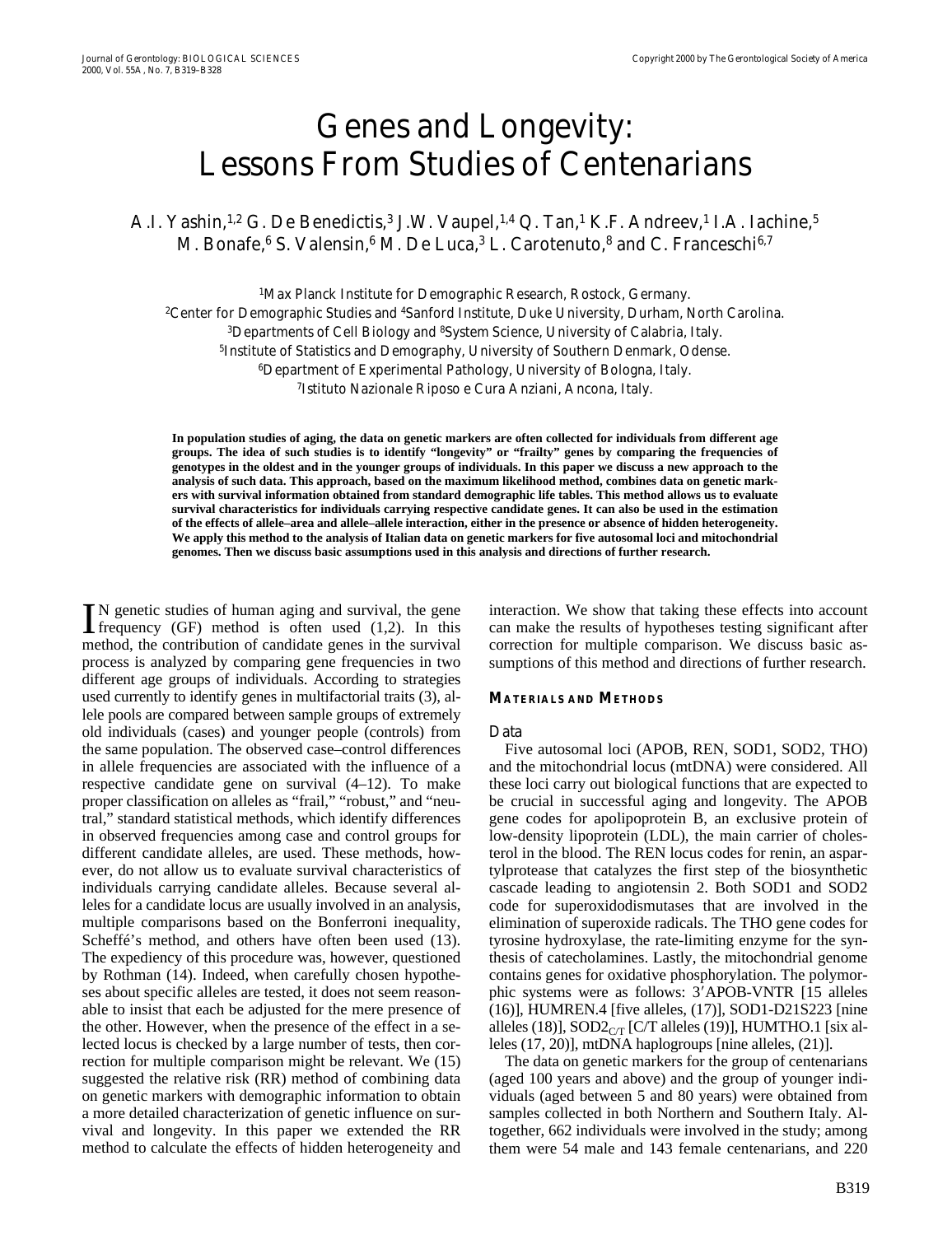Table 1. Italian Data on Genetic Markers by Sex and Area\*

|                   | Men | Women | Total |
|-------------------|-----|-------|-------|
| Younger Group     |     |       |       |
| South             | 145 | 158   | 303   |
| North             | 75  | 87    | 162   |
| Total             | 220 | 245   | 465   |
| Centenarian Group |     |       |       |
| South             | 28  | 60    | 88    |
| North             | 26  | 83    | 109   |
| Total             | 54  | 143   | 197   |
|                   |     |       | 662   |

\*Genetic information comes from five autosomal genes, APOB, REN, SOD1, SOD2, THO, and mitochondrial DNA haplogroups.

male and 245 female younger individuals. Twenty-six male centenarians were from Northern Italy, and 28 were from Southern Italy. The number of female centenarians from the North was 83 and from the South 60. The younger group contained 75 men and 87 women from the North and 145 men and 158 women from the South. The distribution of this data by sex and area is shown in Table 1.

The ages of the subjects ranged from 5 to 109 years (the 5- to 19-year-olds were schoolchildren; the 20- to 29-yearolds were University undergraduate and graduate students; the subjects over 100 years old were gathered into a larger research project in progress in Italy; the others were volunteer donors). The samples used in this study were collected by eight institutions in Italy from 1995 to 1997. The ages of individuals in the centenarian group were verified by using information from demographic censuses, church registers, social security documents, and testimonies of relatives. The data for this group were aggregated with respect to age. For technical reasons, the number of individuals participating in the analysis of some loci is less than that mentioned above, so the number of observations for each gene varies (Table 2).

# *Relative Risk Method*

The changes in gene frequencies with age within one cohort are produced by differences in hazard rates (risks of death) associated with the respective genes. This property suggests a new strategy for identifying frail and robust alleles. Instead of comparing gene frequencies between centenarians and younger individuals, one can evaluate and compare

Table 2. Sample Sizes Used for Each Polymorphic Locus\*

| Locus            | Polymorphism                     | Alleles                           | Sample<br><b>Size</b> |
|------------------|----------------------------------|-----------------------------------|-----------------------|
| <b>APOB</b>      | 3' APOB-VNTR                     | 31, 33, 35, 37, 39, 41, 43, 45,   |                       |
|                  |                                  | 47, 49, 51, 53, 55                | 261                   |
| SOD <sub>1</sub> | D <sub>21</sub> S <sub>223</sub> | 1,2,3,4,5,6,8,10                  | 354                   |
| <b>REN</b>       | HUMREN.4                         | 7,8,10,11,12                      | 295                   |
| <b>THO</b>       | HUMTHO.1                         | 6,7,8,9,10,11                     | 520                   |
| SOD <sub>2</sub> | $(C/T)_{401nt}$                  | C.T                               | 256                   |
| mtDNA            | European haplogroups             | H, I, J, K, T, U, V, W, X, others | 372                   |

\*The allele nomenclature refers to the number of DNA repeats [APOB, REN, THO loci; see (11)]; to allele electrophoretic position (SOD1 locus); to  $C \rightarrow T$  substitution [SOD2 locus; see (11)], and to restriction fragment length polymorphisms that define European mtDNA haplogroups [mtDNA; see (12)].

relative risks of death and survival distributions associated with different alleles by using the maximum likelihood method. These characteristics, however, cannot be identified without additional information on survival in respective age groups of individuals. Such information can be taken from standard demographic life tables. Observed risk factors such as geographic area of residence and sex may also be included in the likelihood function (15). The method of obtaining parameter estimates by maximizing the likelihood function of genetic data with demographic constraints, when mortality rates for individuals, carrying respective genotypes, are described by the Cox-type proportional hazard model (22), is called the relative risk method. Cox's model, widely used in the analysis of survival data, has proven to be a reliable tool for the evaluation of the influence of observed covariates on survival. The key assumption of this model is the multiplicative effects of influential factors on hazard rate. The theoretical aspects of this method in application to the analysis of survival data are investigated in an article by Cox (22). We suggested the use of Cox's model in the new approach to the analysis of cross-sectional data on genetic markers (15). This approach is a nontraditional one, because only censored information about life span of individuals with genetic markers is available. Note that because of the assumption about the proportionality of hazards, some details of genetic influence on survival may be lost if mortality rates for candidate genes or genotypes cross over. A comparison of methods used in genetic studies of centenarians has been done by us (23). A version of the RR method adjusted to our analysis is described in the Appendix.

In earlier research (15) we studied the effects of area, sex, and candidate allele on mortality and longevity by using the same sample of Italian data. The analysis of the allele–area and allele–allele interaction effects, performed in this paper, involves additional unknown parameters. To be able to produce reliable parameter estimates associated with interaction effects, we decided to aggregate data for men and women in this study and control only for regional differences. To show how data about area of residence and genetic markers may be included in the model, let us consider the hazard rate for an *x*-year-old individual for whom these data are available. Let us assume that the hazard rate for this individual may be represented in a Cox form as

$$
\sum_{i=1}^{3} \beta_i U_i
$$

(22). Here  $U_1$  refers to the region (0 for the North and 1 for the South). Variable  $U_2$  refers to the presence  $(U_2 = 1)$  or absence  $(U_2 = 0)$  of a candidate allele on a chromosome. Variable  $U_3$  refers to the presence  $(U_3 = 1)$  or absence  $(U_3 = 0)$  of the same allele on the homologous chromosome, and  $\mu_0(x)$  is an underlying hazard that characterizes the mortality rate for individuals with all  $U_i = 0$ . Thus, the survival function of an *x*-year-old individual can be represented as

$$
S_0(x)^{r_1r_2r_3}.
$$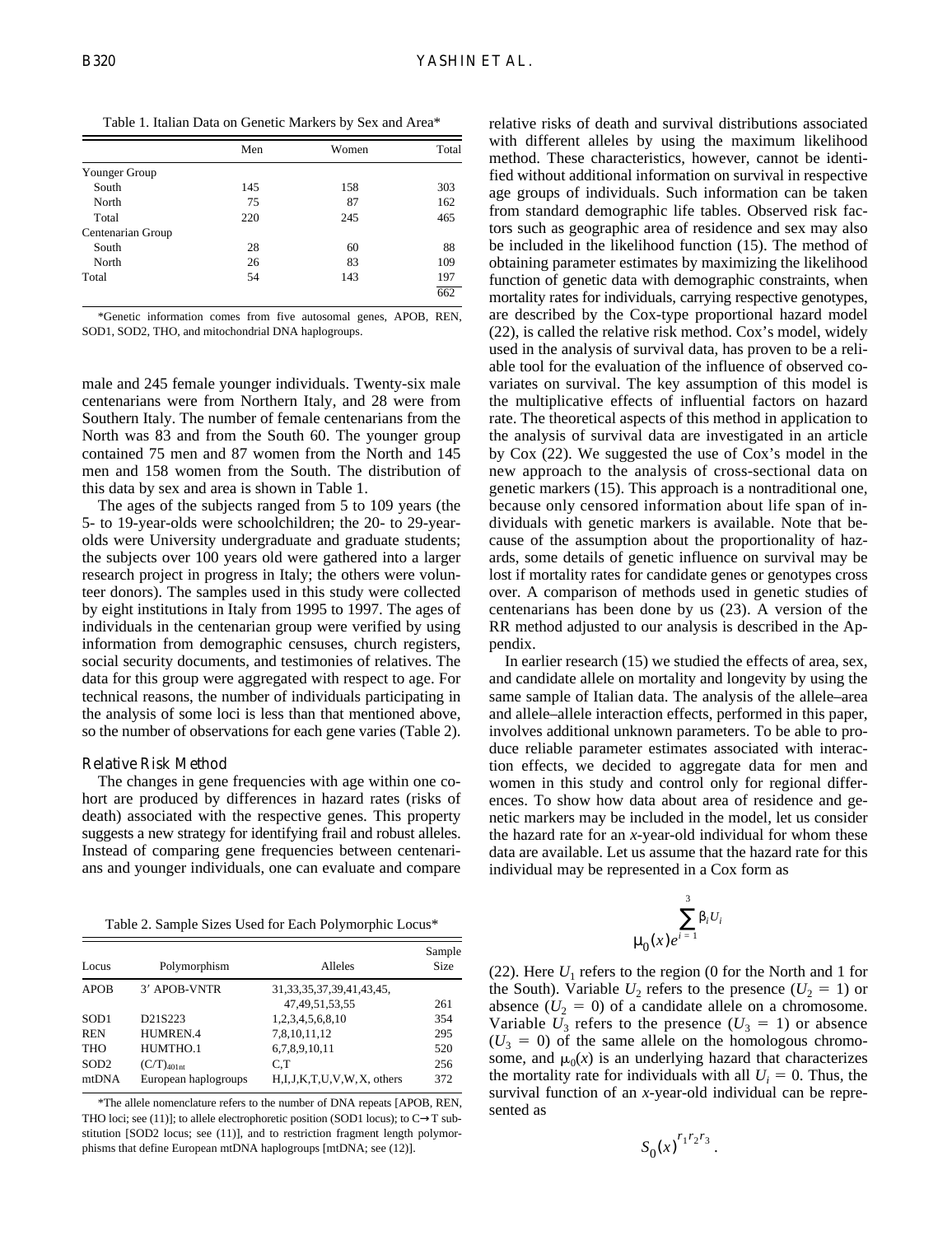,

Here

and

$$
S_0(x) = e^{\int_a^x \mu_0(u) du}
$$

.

 $r_i = e^{\beta_i U_i},$ 

In our study we assume an equal contribution of each allele in homologous chromosomes in the survival process. This assumption is natural when one cannot distinguish between the effects of homologous chromosomes. This yields  $\beta_2$  =  $\beta_3$ , so the relative risk in individuals homozygous for the candidate allele is  $RR_2^2$ , where  $RR_2 = e^{\beta_2}$  is the risk in individuals heterozygous for the candidate allele. This assumption allows us to use one unknown parameter (instead of two) to characterize the effect of a candidate allele on survival. The same effect may be achieved by the introduction of a covariate *U* which takes values 0, 1, and 2 (0 for the absence of a candidate allele in the locus, 1 for the presence of one candidate allele, and 2 for the presence of two candidate alleles). In case of such a description, the relative risk for individuals with the double copy of a given allele will be squared automatically. We prefer to use our description because it is more convenient for the representation of allele– allele interaction effects.

In the case of diploid (autosomal) loci, we have  $N = 6$ groups. Each group is characterized by the area (0 for North and 1 for South), and one of three genotypes (0 for the absence of the candidate allele, 1 for the presence of this allele in one of two chromosomes, and 2 for the presence of this allele at both chromosomes). For the mtDNA locus we have  $N = 4$  groups. It is convenient to represent the initial proportions of individuals in each of six groups in terms of two parameters:  $p_{0n}$  (the initial proportion of individuals from Northern Italy) and  $p_{0g}$  (the initial frequency of the candidate allele in a population). For example, let us consider one of the six groups for the APOB locus (say, group *k*). Assume that this number refers to the group of individuals from Southern Italy who have one candidate allele, say, APOB31. This group is characterized by the survival function  $S_k(x) = S_0(x)^{RR_1RR_2}$ . The respective initial frequency will be  $p_k = 2(1 - p_{0n})p_{0g}(1 - p_{0g})$ ; here the term  $(1 - p_{0n})$ is the initial proportion of individuals from Southern Italy, and  $2p_{0g}(1 - p_{0g})$  is the initial proportion of heterozygous genotype in the case of Hardy–Weinberg equilibrium with one APOB31 allele. The other, say, group *j* of individuals from the North of Italy who have one APOB31 allele has the survival function  $S_i(x) = S_0(x)^{RR_3}$  and the initial frequency  $p_j = 2p_{0n}p_{0g}(1 - p_{0g})$ . Similar representations can be written for each of the other four groups represented in likelihood (A1) in the Appendix and for the case of mtDNA.

Such representations for the initial proportions of individuals in the groups are based on two assumptions. The first is that the events of having a certain genotype with respect to a candidate allele and being a resident of Northern or Southern Italy for an individual are independent. The second is that the population of individuals in the study is in Hardy– Weinberg equilibrium. The first assumption is natural for

populations in which genes under study are equally represented in all regions. This is usually the case in countries with high internal mobility and a relatively small area of residence. The second assumption is traditional in genetic studies. It provides a simple relationship between gene frequencies and genotype frequencies (3). Otherwise, one has to estimate five unknown initial frequencies for these groups. In principle, these assumptions are statistically testable. Unfortunately, the sample size of our data is not large enough to perform such testing.

# *Interaction Effects*

To test for the interaction effects, we have to introduce the allele–area and allele–allele interaction terms in the survival model. In this new model the survival function  $S_i(x)$ ,  $i = 1,2,...6$  is given in terms of the Cox proportional hazard model with conditional hazards

$$
\mu(x, U_1, U_2, U_3, U_4, U_5) = \mu_0(x)e^{j=1} \sum_{j=1}^{5} \beta_j U_j
$$

where  $U_1, U_2, U_3$  are defined above,  $\beta_2 = \beta_3$ , and interaction variables  $U_4$  and  $U_5$  are respective combinations of  $U_1$ (area),  $U_2$  (allele), and  $U_3$  (allele at homologous chromosome); that is,  $U_4$  (area–allele,  $U_4 = 1$  when  $U_1U_2 = 1$ , or  $U_1 U_3 = 1$ , otherwise  $U_4 = 0$ ), and  $U_5 = U_2 U_3$  (allele– allele).

# *Hidden Heterogeneity*

Unobserved heterogeneity, also called frailty, is a major concern in a survival analysis, where individual differences cannot be safely ignored. To take hidden heterogeneity in mortality into account, we use the gamma-frailty model with mean 1 and variance  $\sigma^2$  (24). In accordance with this model,

$$
\mu(x, U_1, U_2, U_3, U_4, U_5, Z) = Z\mu_0(x, U_1, U_2, U_3, U_4, U_5). \tag{1}
$$

The functional form of conditional survival function,  $S(x, U_1, \ldots, U_5)$ , is derived in the Appendix. So, in addition to regression coefficients,  $\beta_i$ , and initial frequencies,  $p_{0n}$ ,  $p_{0g}$ , one has to estimate  $\sigma^2$ . The respective estimation procedure is called the HRR method.

# **RESULTS**

### *Separate and Joint Analyses*

First we performed a separate analysis of data on different alleles without taking interaction effects into account. Table 3 shows the results of these calculations.

The first column in this table characterizes the allele. The second shows the values of relative risks. The third and the fourth show the standard error for the estimated value of relative risk and the *p* value for testing the null hypothesis that relative risk is equal to 1 against the alternative that it is not, respectively. The last two columns show the estimates of the initial frequencies and their standard errors, respectively.

One can see from Table 3 that the relative risks of the area of residence are all greater than 1. This observation allows us to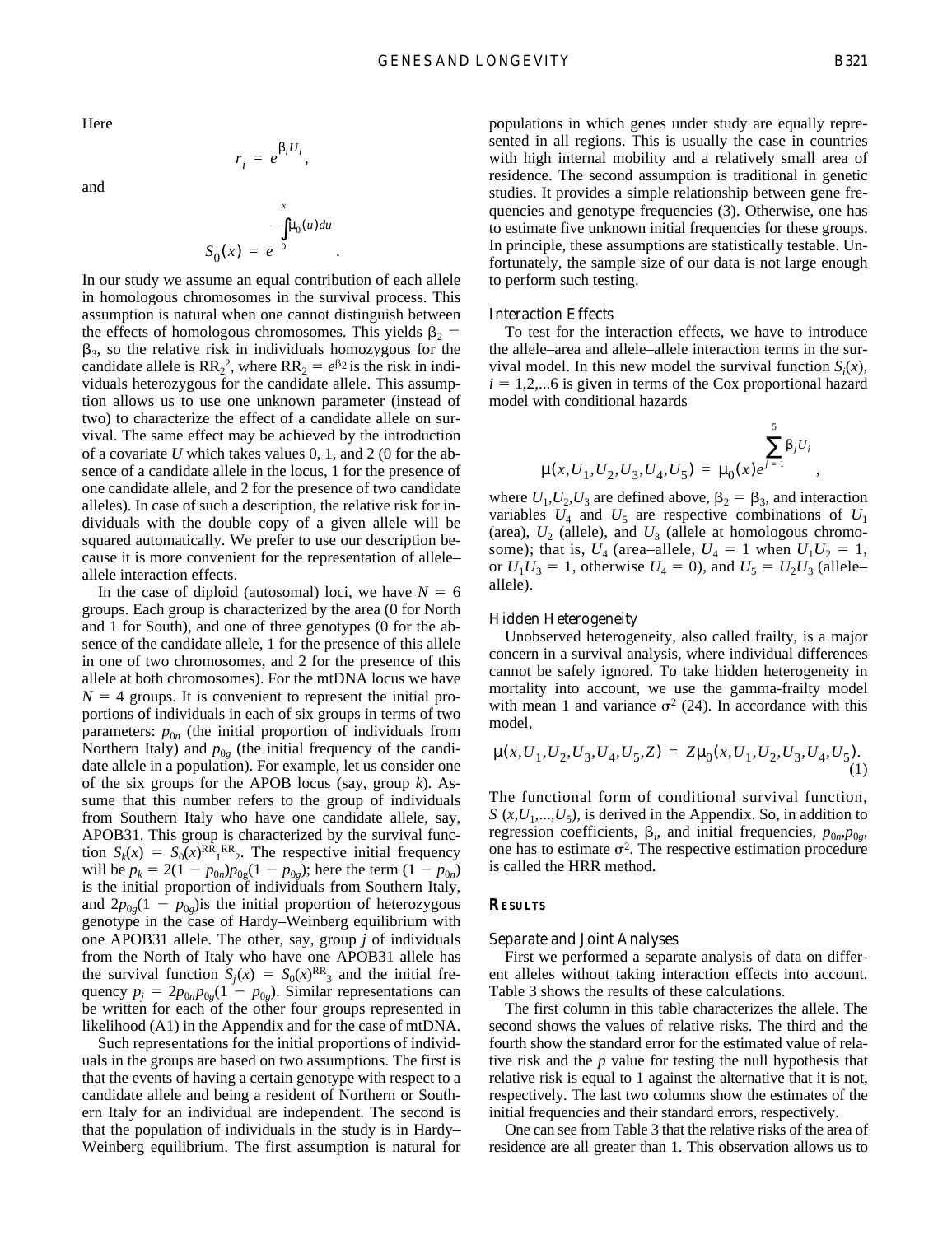Allele *R* Standard Error *p* Value Initial Frequency Standard Error Estimates for Alleles APOB31 1.089 .043 .042 .140 .015 D21S1 0.861 .079 .076 .025 .008 REN8 0.934 .036 .065 .731 .021 REN11 1.096 .045 .032 .160 .018 THO9 1.062 .034 .067 .221 .016 THO10 0.939 .030 .044 .199 .015 mtDNAhapl-V 0.789 .109 .052 .017 .008 mtDNAhapl-J 0.791 .057 .100 .028 .023 Estimates for Area APOB31 1.095 .040 .016 .555 .030 D21S1 1.020 .041 .586 .462 .036 REN8 1.090 .046 .050 .421 .034 REN11 1.093 .046 .042 .423 .034 THO9 1.192 .040 .000 .662 .025 THO10 1.188 .040 .000 .661 .025 mtDNAhapl-V 1.088 .040 .027 .542 .030 mtDNAhapl-J 1.087 .040 .029 .541 .030

\*The upper part of this table presents the estimates of relative risks and initial frequencies for the alleles whose relative risks differ significantly from  $(p \leq .1)$ . The lower part of the table shows respective estimates for the area of residence (Southern with respect to Northern Italy). The following abbreviations are used: APOB31 for APOB-VNTR.31; D21S1 for D21S223.1; REN8 for HUMREN.8; REN11 for HUMREN.11; THO9 for HUMTHO.9; and THO10

for HUMTHO.10.

perform the joint analysis of data for all alleles by assuming that the effects of the area of residence are the same for all candidate alleles. The results of this analysis are shown in Table 4.

The first column in this table characterizes the allele. The second shows the values of relative risks for alleles. The third and the fourth show the standard errors for estimated value of relative risk and the *p* value for testing the null hypothesis that relative risk is equal to 1 against the alternative that it is not, respectively. The fifth and the sixth columns show the values of initial allele frequencies and their standard errors. The last two columns show the estimates of the initial frequencies for the area of residence and their standard errors, respectively. The likelihood ratio test confirms the legitimacy of the joint analysis.

Table 4. Estimates of Relative Risks and Initial Frequencies Using the RR Method\*

|                   | Standard            |       |           |                      | Standard |             |       |
|-------------------|---------------------|-------|-----------|----------------------|----------|-------------|-------|
| Allele            | $r_{\text{allele}}$ | Error | $p$ Value | $fr_{\text{allele}}$ | Error    | $fr_{area}$ | Error |
| APOB31            | 1.088               | .043  | .043      | .139                 | .015     | .561        | .024  |
| D21S1             | 0.865               | .078  | .086      | .025                 | .008     | .511        | .027  |
| REN <sub>8</sub>  | 0.932               | .036  | .057      | .730                 | .021     | .430        | .027  |
| REN <sub>11</sub> | 1.096               | .045  | .032      | .160                 | .018     | .430        | .027  |
| THO <sub>9</sub>  | 1.064               | .033  | .057      | .222                 | .016     | .631        | .021  |
| THO <sub>10</sub> | 0.939               | .030  | .040      | .198                 | .015     | .631        | .021  |
| mtDNAhapl-V       | 0.787               | .109  | .050      | .018                 | .008     | .552        | .024  |
| mtDNAhapl-J       | 0.844               | .092  | .090      | .029                 | .010     | .552        | .024  |

\*The model assumes the same risk for the area of residence for all alleles. Its estimate is 1.110 with a standard error of .015. The estimates of relative risks and initial gene frequencies for the alleles whose relative risks differ from 1  $(p < .1)$  only are shown.

Table 5. Estimates of the Relative Risks, Initial Frequencies, and Interaction Terms for Allele–Area and Allele–Allele Interaction Using the RR Method\*

| Gene                           | Allele<br>Frequency | Allele |      | Allele-Area |                  | Allele-Allele |                  |
|--------------------------------|---------------------|--------|------|-------------|------------------|---------------|------------------|
|                                |                     | R      | p    | r           | $\boldsymbol{p}$ | r             | $\boldsymbol{p}$ |
| APOB31                         | .140                | 1.124  | .022 | 0.927       | .204             |               |                  |
| D <sub>21</sub> S <sub>1</sub> | .024                | 0.824  | .042 | 1.129       | .318             |               |                  |
| REN <sub>8</sub>               | .731                | 0.927  | .047 | 0.958       | .406             |               |                  |
| REN11                          | .161                | 1.122  | .041 | 1.053       | .521             | 0.807         | .061             |
| THO <sub>9</sub>               | .221                | 0.985  | .728 | 1.067       | .230             | 1.477         | .033             |
| THO <sub>10</sub>              | .196                | 0.900  | .002 | 1.155       | .004             |               |                  |
| mtDNAhapl-V                    | .019                | 0.813  | .155 | 0.947       | .722             |               |                  |
| mtDNAhapl-J                    | .028                | 0.745  | .011 | 1.367       | .094             |               |                  |

\*The risk of an area is taken to be the same for all alleles. Its estimate is 1.10 with a standard error of .015. In the last column, only cases with significant values of respective risks are reported. Shading indicates that allele–allele interaction is not possible for mitochondrial haplotypes.

# *Estimation of Interaction Effects*

The results of a joint analysis of a model with interaction effects are shown in Table 5. One can see from Table 5 that the allele–area interaction is significant for the THO10 allele ( $p$  value  $= .004$ ). This interaction increases the hazard rate of the THO10 carriers if they are residents of the South of Italy. Without such an interaction, THO10 is a robust allele. The THO9 allele becomes neutral in Table 5 with the *p* value changed from .057 in Table 4 to .728 in Table 5, but a significant allele–allele interaction effect is detected. This effect substantially increases the hazard of death for individuals with two THO9 alleles (homozygotes). In contrast, the allele–allele interaction for the REN11 allele has a robust effect. It reduces a carrier's death rate by a factor of 0.8, although the allele itself is classified as a frail allele.

# *The Effects of Hidden Heterogeneity*

Note that as a way to minimize the number of unknown parameters, the same heterogeneity distribution for all eight alleles was assumed, and its estimation was done in a joint analysis of data. The highest value of likelihood is reached at  $\sigma^2$  = 0.66 (see Figure 1).



Figure 1. Graph of the profile of the log-likelihood (LLK) as a function of  $\sigma^2$ .

Table 3. Estimated Risks and Initial Allele Frequencies for the Italian Data\*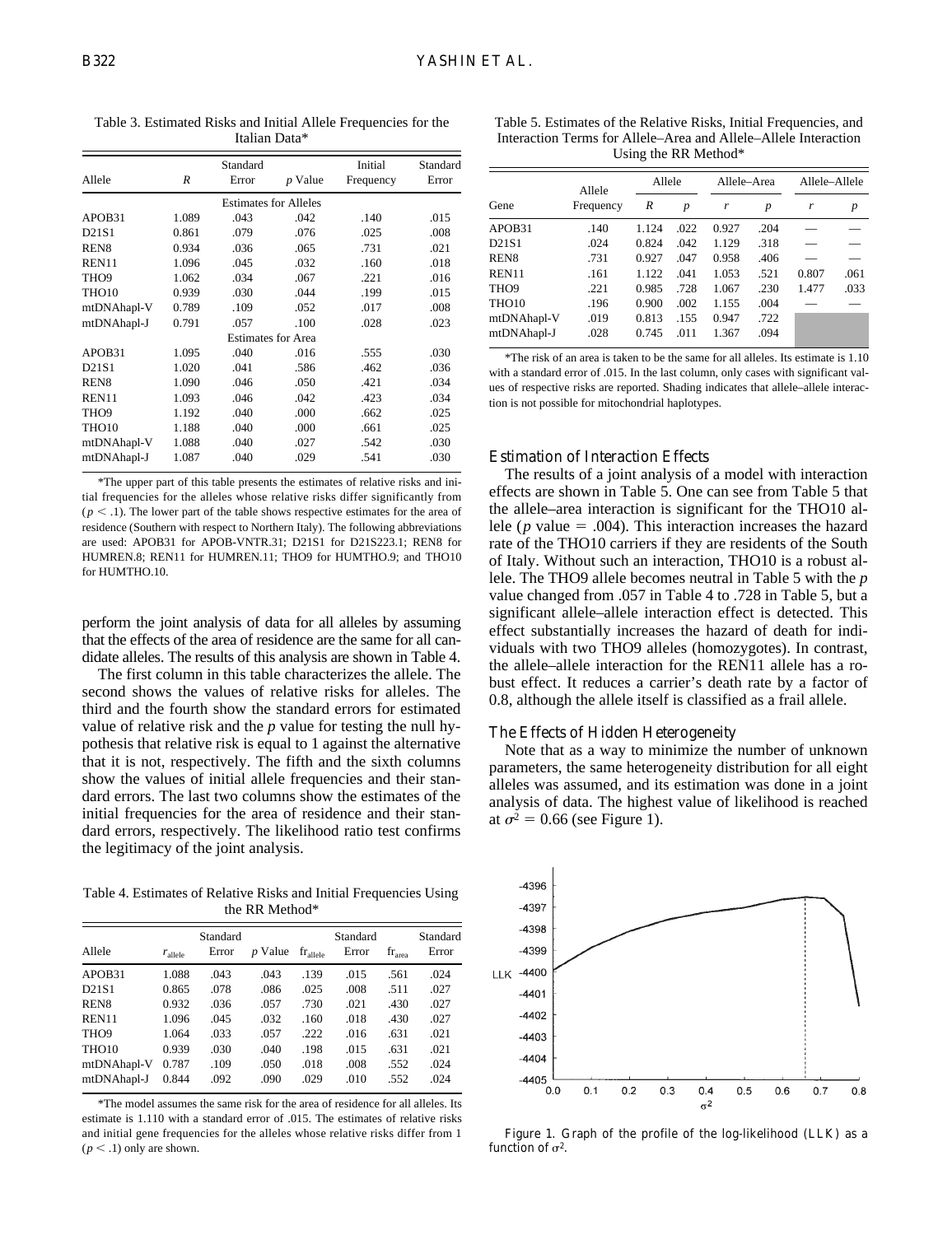|                   | Allele    | Allele |                  | Allele-Area |      | Allele-Allele |      |
|-------------------|-----------|--------|------------------|-------------|------|---------------|------|
| Gene              | Frequency | R      | $\boldsymbol{p}$ | r           | p    | r             | p    |
| APOB31            | .140      | 1.480  | .074             | 0.783       | .222 |               |      |
| D21S1             | .023      | 0.504  | .002             | 1.455       | .401 |               |      |
| REN <sub>8</sub>  | .730      | 0.759  | .022             | 0.862       | .432 |               |      |
| REN11             | .163      | 1.483  | .089             | 1.369       | .393 | 0.481         | .017 |
| THO <sub>10</sub> | .192      | 0.686  | .000             | 1.615       | .017 |               |      |
| mtDNAhapl-V       | .017      | 0.492  | .031             | 0.799       | .589 |               |      |
| mtDNAhapl-J       | .029      | 0.430  | .000             | 2.716       | .258 |               |      |

Table 6. Results of Estimation and Interaction Effects with Hidden Heterogeneity\*

\*The gamma-distribution with mean 1 and variance  $\sigma^2$  was used for heterogeneity variable. The estimate of  $\sigma^2 = 0.66$ . The risk of area is assumed the same for all alleles. Its estimate is 1.41 with a standard error of .014. Shading indicates that allele–allele interaction is not possible for mitochondrial haplotypes.

In calculation of the graph in Figure 1, the variance value changed manually, and the RR method was applied with each value of variance to estimate other parameters. Then the value of the likelihood function was calculated at each point. Because of the complicated structure of the likelihood function, this procedure was easier to perform than the direct likelihood maximization with respect to all parameters. With the larger data set, the heterogeneity parameters characterizing the frailty distribution for each candidate allele can, in principle, be estimated. The parameter estimates are shown in Table 6.

One can see from this table that taking heterogeneity into account makes estimates of all relative risks more distinct from 1. The estimates of interaction effects also changed. The *p* value for the allele–area interaction term for the TH10 allele increased from .004 (Table 5) to .017 (Table 6); however, the interaction effect is still significant. The estimates of all risks for the THO9 allele became nonsignificant, and they are not shown in the table. The significance of the allele–allele interaction term for the REN11 allele increased (the respective *p* value reduced from .061 to .017).



Figure 2. Age patterns of the estimated hazards for individuals carrying zero (thick solid line), one (dashed line), and two (thin solid line) copies of the D21S1 allele in Italy. These estimates are obtained in the joint analysis of eight alleles without taking unobserved heterogeneity into account. The graph is shown in a logarithmic scale.



Figure 3. Age patterns of the estimated hazards for individuals carrying zero (thick solid line), one (dashed line), and two (thin solid line) copies of the REN11 allele in Italy. These estimates are obtained in the joint analysis of eight alleles without taking unobserved heterogeneity into account. The graph is shown in a logarithmic scale.

Figure 2 shows the age patterns of the estimated hazards for Italian individuals carrying zero, one, and two D21S1 alleles, respectively. These estimates are obtained without taking unobserved heterogeneity into account. Hazards are shown in a logarithmic scale. One can see from this figure that the hazard rate for carriers of the D21S1 allele is lower than that for noncarriers, so the D21S1 is a robust allele. All hazards have the same shape, as expected in the case of proportional hazard assumption. The estimates of hazard rates obtained in the case of separate and joint analyses practically coincide. Figure 3 shows the respective graph for the REN11 allele.

One can see from this graph that the REN11 is a frail allele. The graphs in Figures 4 and 5 show the estimates of the



Figure 4. Age patterns of the estimated hazards for individuals carrying zero (thick solid line), one (dashed line), and two (thin solid line) copies of the D21S1 allele in Italy. These estimates are calculated by using a survival model with heterogeneity. The graph is shown in a logarithmic scale.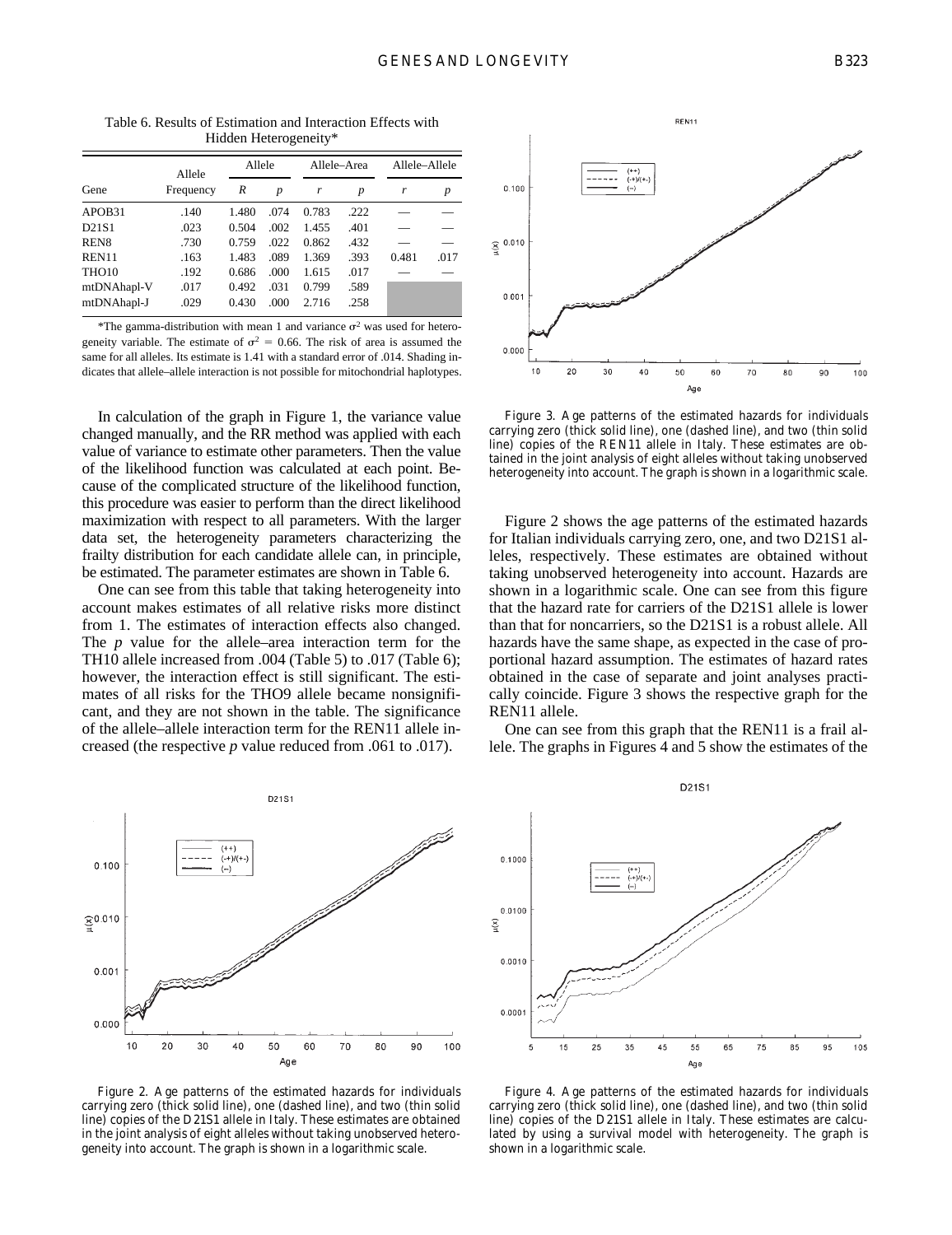

Figure 5. Age patterns of the estimated hazards for individuals carrying zero (thick solid line), one (dashed line), and two (thin solid line) copies of the REN11 allele in Italy. These estimates are calculated by using a survival model with heterogeneity. The graph is shown in a logarithmic scale.

hazard rates for the same genotypes as in Figures 3 and 4, calculated with the heterogeneity model. One can see that the classification of D21S1 and REN11 remains the same. However respective mortality rates converge at old ages, as the frailty model predicts. Figures 6 and 7 show the graphs of empirical and estimated proportions of the carriers of D21S1 and REN11 alleles in Italy.

One can see that the proportion of the D21S1 allele increases with age, which indicates that it is a robust, or longevity, allele. The proportion of the REN11 allele declines with age, which indicates that it is a frailty allele. All calculations were done by using the GAUSS software package (25).



Figure 6. Graph of empirical (filled circles) and estimated (solid line) proportions of the carriers of at least one D21S1 allele in Italy. The estimates correspond to the survival model with heterogeneity.



Figure 7. Graph of empirical (filled circles) and estimated (solid line) proportions of the carriers of at least one REN11 allele in Italy. The estimates correspond to the survival model with heterogeneity.

#### **DISCUSSION**

Despite evident progress in establishing a connection between specific genes and longevity (26), some aspects of genetic studies for humans deserve additional efforts. In this paper we show that the use of demographic information together with data on genetic markers can substantially improve our knowledge about the role of genes in human mortality and longevity. The possibility of estimating hazard rates and survival functions for candidate genes opens a new avenue for the study of genetic effects on survival. Now, in addition to demographic information, the data and results of epidemiological studies can also be involved in the genetic analysis of longevity. This is because these studies often estimate values of relative risks or odds ratios for individuals of different genotypes at some age intervals. Such estimates must be consistent with the values of the hazard rates of genes or genotypes obtained in genetic studies of aging and longevity. The use of not only genetic but also epidemiological data, together with life-table demographic information, increases the power of the estimation procedures, expands the class of identifiable models, and permits us to address more sophisticated questions about roles of genes and environment in human mortality and longevity. Thus future studies will involve more additional information about direct and indirect influence of genes on health and survival.

When the sample size of genetic data is large enough, one can use nonparametric methods to estimate hazard rates or survival functions of genotypes from genetic and demographic data (23). In the case of a smaller sample size, the nonparametric estimates become unreliable, and semiparametric or parametric methods of data analysis can be used to improve the power of the estimation procedures. One has to realize, however, that the quality of approximation of real hazards may be compromised when parametric methods are used. The RR method discussed in this paper allows for the semiparametric estimation of the underlying hazards for re-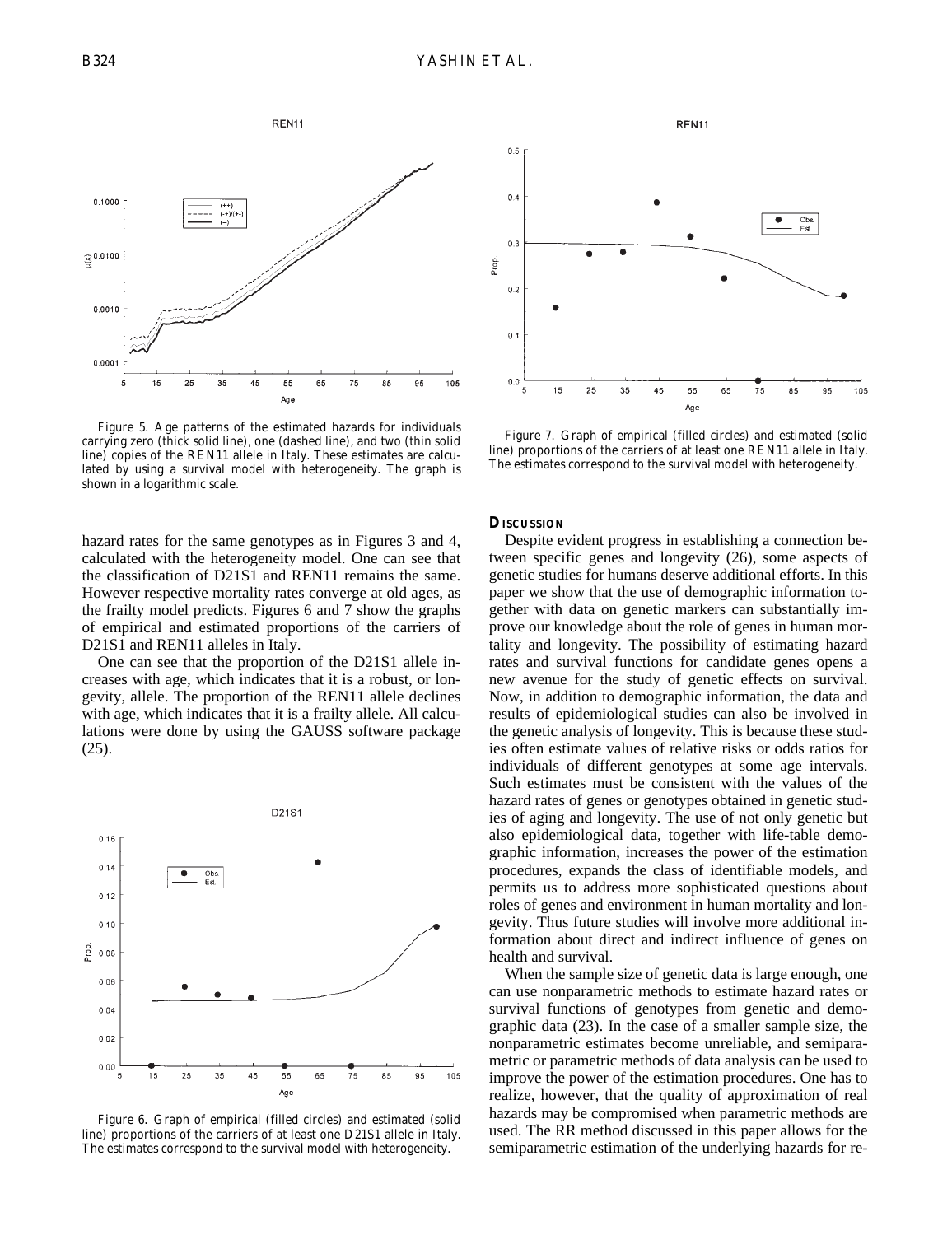spective candidate genes or genotypes. This method allows us to control for the effects of observed covariates, interaction effects of genes, and gene–environment interactions. Because the assumption of proportionality of hazard at the entire age interval may be unrealistic, one can fit the RR model at smaller intervals and get a closer approximation of the real hazard rates for candidate alleles. In this case one has to be sure that the sample size of the data is large enough to get reliable parameter estimates at subintervals.

The RR method for combining genetic and demographic information without taking the effects of heterogeneity and interaction into account was suggested earlier (15). The idea to apply the frailty model to the analysis of data on genetic markers has also been discussed (23). This paper extends this approach to the analysis of allele–allele and allele–area interaction effects, as well as heterogeneity. The extended model contains more unknown parameters, and hence the power of the estimation procedure may be substantially reduced. To keep the number of unknown parameters at reasonable level, we did not distinguish between male and female mortality rates in this study. So in eight analyses shown in Table 3 and in the next Tables, the gender effect was not taken into account. However, we did control for regional differences. Tables 3 and 4 show the results of preliminary calculations without interaction effects. The comparison of results from Tables 3 and 4 with Table 1 in an eralier article (15) shows the difference in two detected alleles. The D21S6 allele is missed, and the allele THO9 is added in our study. This difference in the two studies may be attributed to the difference in the structure of respective models. All other alleles, qualified as frail and robust, are the same in both studies.

An analysis of the demographic situation in Italy shows that Italian survival presents some significant regional differences. In particular, the regions in Central Italy have a lower mortality than regions in Northern and Southern Italy. Northern Italy is less favorable for men. Southern Italy is less favorable for women (27). Calculations based on our data show a higher relative risk for the residents of Southern Italy. This may be the result of a higher proportion of women from Southern Italy in the control group and a lower proportion of such women in the centenarian group in our sample. Note also that for the effects of area and sex to be represented correctly, the data should be consistent with the demographic structure of respective populations. Otherwise, the estimates of these effects cannot characterize the population. Moreover, this inconsistency in the sample may bias the results of the genetic analysis. The use of Cox's regression model with explicitly represented covariates allows for the separation of the effects of genes from the effects of other influential factors on survival. However, the question of sensitivity of the estimates of genetic parameters to the changes in a composition of a sample of the data deserves special study.

The ability to take unobserved heterogeneity into account without changing the basic estimation procedure is an important advantage of the RR method. Such heterogeneity may exist as a result of the effects of other genes, or environmental factors not included in the analysis. The probability distribution of hidden heterogeneity is usually unknown,

so its proper approximation is an important problem in a frailty modeling. The use of gamma-distributed frailty became popular because of its technical convenience, and because of its ability to explain deviant dynamics of mortality rate at old ages (24). Other distributions used in frailty modeling have also been discussed in the literature (28). A recent comparative analysis of several frailty distributions (29) used in genetic studies of susceptibility to death and longevity shows that gamma-frailty is a reasonable model for analyzing the effects of hidden heterogeneity in survival. Figure 1 shows the profile of the likelihood as a function of the variance of a frailty distribution calculated for a joint analysis of eight candidate alleles. A better strategy would be to estimate individual heterogeneity parameters for each candidate allele. Our attempts to estimate such parameters resulted in large standard errors. It is clear that more data are needed to realize this idea.

The analysis performed in this paper assumes that (i) the initial proportions of genotypes in all cohorts represented in a cross-sectional study are the same and that (ii) the survival functions of individuals carrying candidate alleles do not depend on the birth year of the cohorts. These assumptions were used in all earlier analyses of centenarian data cited in this paper. It is clear, however, that these assumptions are not realistic. In (23) we performed an analysis of sensitivity of the parameter estimates to the violations of these assumptions. The analysis shows that condition (i) is most sensitive to migration. This condition can be controlled by a historical demographic analysis of the data. The effects of differential total mortality between cohorts on observed gene frequencies [violation of assumption (ii)] depend on the patterns of allele–environment interaction. The details of such an interaction are unknown and cannot be estimated from the data used in our study. These effects may be small, if mortality rates for candidate alleles change proportionally, or large, if such interaction is more complex (23). Survival follow-up of individuals who provided genetic information will considerably strengthen the data.

The RR method developed in this paper is applied to several alleles in each of selected loci to test whether they are associated with longevity. For a given locus this procedure deals with a multiple testing, and care must be taken in order for the results not to be misinterpreted. Specifically, the need for adjustment for multiple comparisons depends on the question to be addressed by statistical analysis (30). Indeed, let us assume that one is interesting in testing the null hypothesis,  $H_0$ , that a selected allele, say APOB31, is a neutral one (i.e., whether the respective relative risk of death is equal to 1). Because only one test is applied to this allele, no adjustment for multiple comparison is needed.

If, however, one would like to test the null hypothesis,  $H<sub>0APOB</sub>$ , that all alleles in the APOB locus are neutral, then an adjustment for multiple comparison is needed. In this case one analyzes data on each of 15 different alleles available in this locus, and test 15 null hypotheses,  $H_{0j}$ ,  $j =$ 1,2,...15, that the selected allele is a neutral one (i.e., whether the respective relative risk of death is equal to 1). Let  $\alpha$  be a common significance level for each of these tests. It is clear that the significance level for testing the null hypothesis for the APOB locus,  $\alpha_{APOB}$ , is related to  $\alpha$  as follows: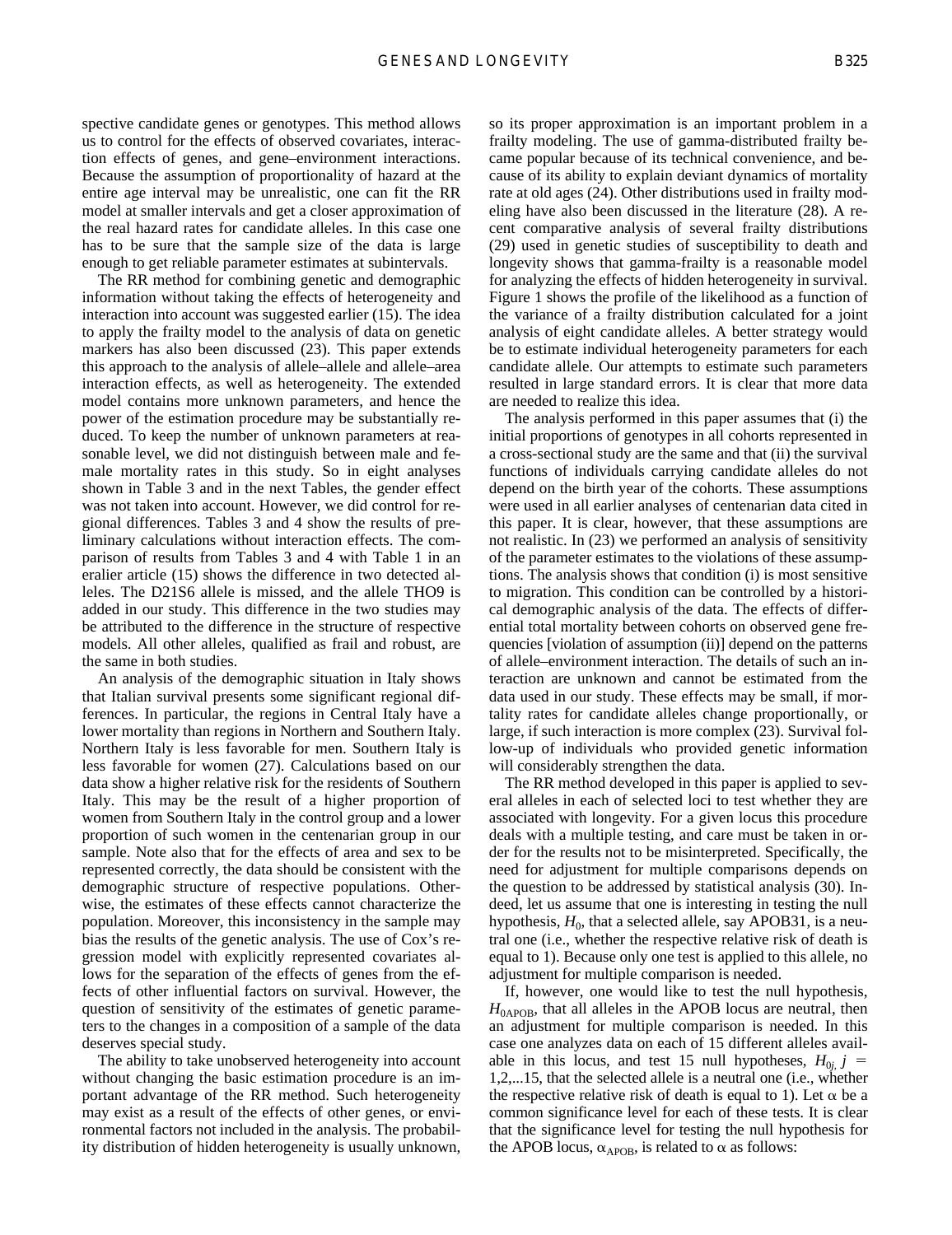$$
\alpha_{\rm APOB} = 1 - (1 - \alpha)^{15} \approx 150
$$

One can see that in the case of high polymorphic loci, the value of  $\alpha$  must be extremely small to provide an adequate significance level for testing the  $H_0$  hypothesis that all alleles in the APOB locus are neutral. One can see from Tables 5 and 6 that taking into account interaction and heterogeneity effects decreases the *p* values for the estimates of risks associated with some alleles. For example, the *p* value for the THO10 allele was .04 in Table 4; then it became .002 in Table 5 when interaction effects were taken into account; and then it became less than .001 in Table 6 when, in addition, hidden heterogeneity was taken into account. This reduction in *p* values makes it possible to reject the null hypothesis for the THO locus (with six alleles) after correction for multiple testing.

The analysis of genetic data performed in this paper assumes that the mortality rate for some genes is lower (or higher) than that for the others at the entire demographic age interval. In this case the estimates of mortality rates for robust and frail alleles do not intersect, the estimates for proportions are monotone functions of age, and both GF and RR methods may be used for classification of alleles as robust, frail, and neutral. In addition, the RR method allows us to estimate the hazard rates and survival functions for respective candidate genes or genotypes. The empirical patterns of gene frequencies shown in Figures 4 and 5 suggest that the proportional hazard assumption may be too simplified and that the age trajectories of gene frequencies are not necessarily monotone functions of age. The reason for this may be an intersection of respective mortality curves for candidate genes. The presence of such intersections has been reported in studies (23,31) where other approaches to the analysis of genetic data on centenarians have been used. If hazard rates for genotypes intersect at a very young or at a very old age, the estimates of hazards calculated by the RR method still can approximate the average genetic effects on survival. However, in more complicated cases, important details related to the genetic regularities of aging process may be missed. For this reason the use of several approaches to the analysis of genetic data is recommended (23).

The intersection of hazard rates for carriers of different genes or genotypes suggests that survival to age 100 and more is not necessarily related to the presence of "robust genes," as it was generally believed before (5). Extended survival might be the result of a more sophisticated process of an organism's adaptation to the stresses of life. As part of this adaptation, genes responsible for a higher mortality at the beginning or in the middle of life may become beneficial at an advanced age (23). This effect may illustrate the important relationship among the ability to adapt, aging, and life span. Coping with the stresses of life, the organisms of individuals with disadvantageous genotypes are able to develop a higher "adaptation capacity" to the inevitable stresses of aging than those individuals with robust genotypes. If such adaptation mechanisms are in fact in effect, then the candidate genes also have to be searched for among those genes that produce a survival disadvantage earlier in life.

#### Acknowledgments

This research was partly ( $\sim$  40%) financed by the Italian Ministero Università Ricerca Scientifica Technologica (MURST) 1998–2000 project, "Longevity Determinants in Humans: the Model of Centenarians," by Instituto Nationale Riposo Cura Anziani (INRCA), Ancona (Italy), and by Grant PO1 AG08761-01 from the National Institutes of Health/National Institute on Aging. The authors are grateful to the reviewers, whose helpful comments improved the paper substantially. They also thank Cecilia Tomassini and Elisabetta Barbi for their qualified expertise concerning regional differences in Italian mortality, and Baerbel Splettstoesser and Karl Brehmer for help in preparing this paper for publication.

Address correspondence to Anatoli I. Yashin, Max Planck Institute for Demographic Research, Doberaner Strasse 114, 18057 Rostock, Germany. E-mail: yashin@demogr.mpg.de

#### References

- 1. Schächter F, Cohen D, Kirkwood T. Prospects for the genetics of human longevity. *Hum Genet.* 1993;91:519–526.
- 2. De Benedictis G. Genes and longevity. *Aging Clin Exp Res.* 1996;8: 367–369.
- 3. Falconer DS. *Introduction to Quantitative Genetics.* New York: Wiley; 1989.
- 4. Proust J, Moulias R, Fumeron F, et al. HLA and longevity. *Tissue Antigens.* 1982;19:168–173.
- 5. Takata H, Suzuki M, Ishii T, Sekiguchi S, Iri H. Influence of major histocompatibility complex region genes on human longevity among Okinawan-Japanese centenarians and nonagenarians. *Lancet.* 1987;ii: 824–826.
- 6. Kervinen K, Savolainen MJ, Sallokannen J, et al. Apoliporotein E and B polymorphisms—longevity factors assessed in nonagenarians. *Atherosclerosis.* 1994;105:89–95.
- 7. Louhija J, Miettinen HE, Kontula K, Tikkanen MJ, Miettinen TA, Tilvis RS. Ageing and genetic variation of plasma apolipoproteins. Relative loss of the apolipoprotein E4 phenotype in centenarians. *Artherioscler Thromb.* 1994;14:1084–1089.
- 8. Schächter F, Faure-Delanef L, Guenot F, et al. Genetic association with human longevity at the APOE and ACE loci. *Nature Genet.* 1994;6:29–32.
- 9. De Benedictis G, Falcone E, Rose G, et al. DNA multiallelic systems reveal gene/longevity associations not detected by diallelic systems. The APOB locus. *Hum Genet.* 1997;99:312–318.
- 10. De Benedictis G, Carotenuto L, Carrieri G, et al. Age-related changes of the 3'APOB-VNTR genotype pool in ageing cohorts. Ann Hum *Genet*. 1998;62:115–122.
- 11. De Benedictis G, Carotenuto L, Carrieri G, et al. Gene/longevity association studies at four autosomal loci (REN,THO, PARP, SOD2). *Europ J Hum Genet.* 1998;6:534-541.
- 12. De Benedictis G, Rose G, Carrieri G, et al. Mitochondrial DNA inherited variants are associated with successful aging and longevity in humans. *FASEB J.* 1999;13:1532–1536.
- 13. Hsu JS. *Multiple Comparisons.* New York: Chapman and Hall; 1996.
- 14. Rothman KJ. No adjustments are needed for multiple comparisons. *Epidemiology.* 1990;1:43–46.
- 15. Yashin AI, Vaupel JW, Andreev KF, et al. Combining genetic and demographic information in population studies of ageing and longevity. *J Epidemiol Biostat.* 1998;3:211–216.
- 16. Boerwinkle E, Xiong W, Fourest E, Chan L. Rapid typing of tandemly repeated hypervariable loci by the polymerase chain reaction: application to the apolipoprotein B 3' hypervariable region. *Proc Natl Acad Sci USA.* 1989;86:212–216.
- 17. Edwards A, Hammond HA, Jin L, Caskey T, Chakraborty R. Genetic variation at five trimeric and tertameric tandem repeat loci in four human population groups. *Genomics.* 1992;12:241–253.
- 18. Rosen DR, Sapp PC, O'Regan J, et al. Dinucleotide repeat polymorphisms (D21S223 and D21S224). *Hum Mol Genet.* 1992;1:547.
- 19. Rosenblum JS, Gilula NB, Lerner RA. On signal sequence polymorphisms and diseases of distribution. *Proc Natl Acad Sci USA*. 1996;93: 4471–4473.
- 20. Puers C, Hammond HA, Jin L, Caskey T, Schumm JW. Identification of repeat sequence heterogeneity at the polymorphic short tamdem repeat locus HUMTHO1 (AATG)*n* and reassignment of alleles in population analysis by using a locus specific allelic ladder. *Am J Hum Genet.* 1993;53:953–958.
- 21. Torroni A, Huoponen K, Francalacci P, et al. Classification of European mtDNAs from an analysis of three European populations. *Genetics.* 1996;144:1835–1850.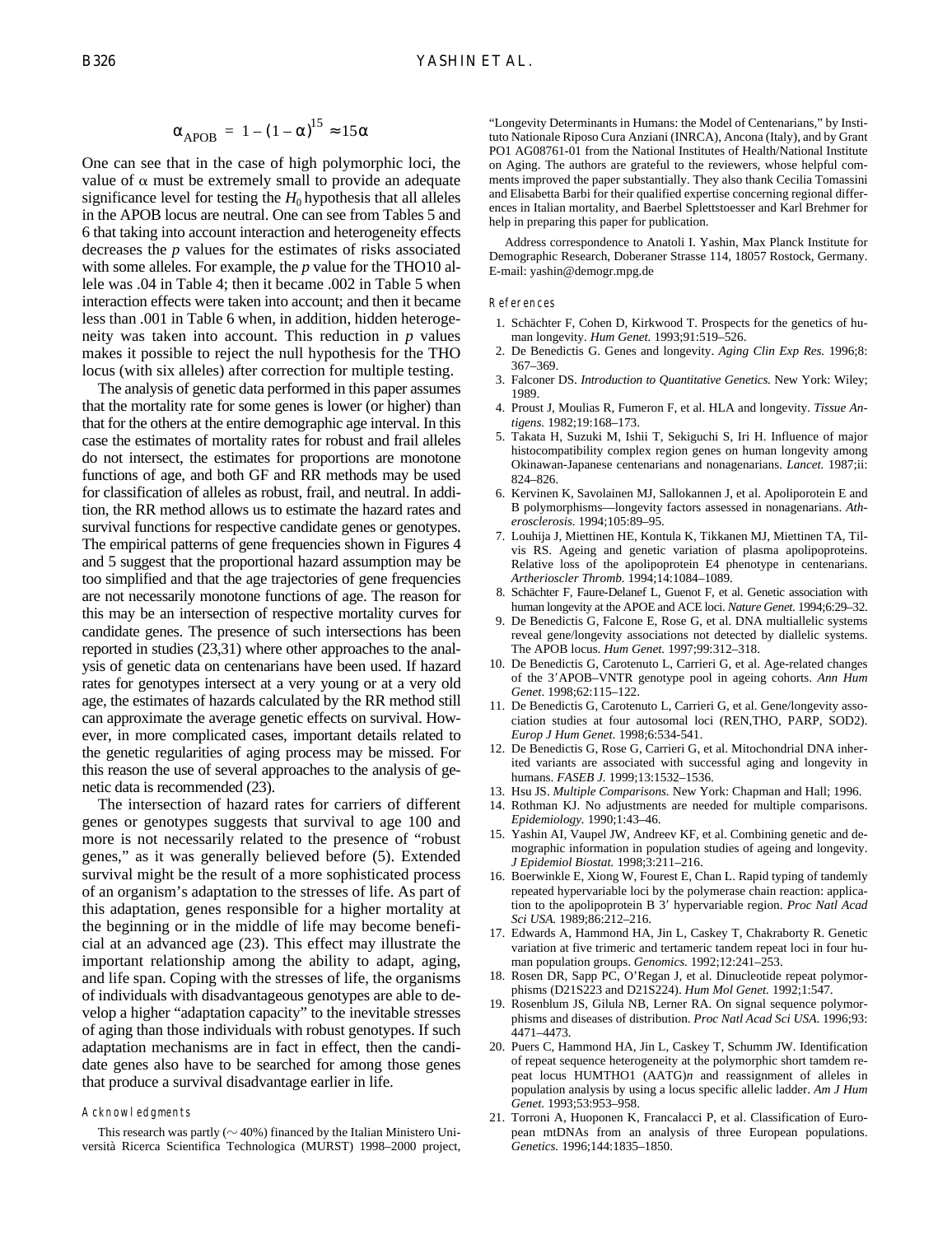- 22. Cox DR. Regression models and life-tables (with discussion). *J Roy Statist Soc B.* 1972;34:187–220.
- 23. Yashin AI, De Benedictis G, Vaupel J, et al. Genes demography and life span: the contribution of demographic data in genetic studies of aging and longevity. *Am J Hum Genet.* 1999;65:1178–1193.
- 24. Vaupel JW, Yashin AI. Heterogeneity's ruses: some surprising effects of selection on population dynamics. *Am Statistician.* 1985;39:176–185.
- 25. *GAUSS: Mathematical and Statistical System.* Vol. I: System and Graphics Manual. Maple Valley, WA: Aptech Systems; 1996.
- 26. Jazwinski SM. Longevity, genes and aging. *Science.* 1996;273:54–59.
- 27. Population projections by sex, age and region. Base 1.1. (Previsioni della popolazione residente per sesso, eta e regione Base1.1.) Roma: Sistema Statistico Nationale, Instituto Nazionale di Statistica; 1996.
- 28. Aalen OO. Effects of frailty in survival analysis. *Statist Meth Med Res*. 1994;3:227–243.
- 29. Yashin AI, Begun AZ, Iachine IA. Genetic factors in susceptibility to death: comparative analysis of bivariate survival models. *J Epidemiol Biostat.* 1999;4:53–60.
- 30. Cox DR. A remark on multiple comparison methods. *Technometrics.* 1965;7:223–224.
- 31. Toupance B, Godelle B, Gouyon P-H, Schachter, F. A model for antagonistic pleiotropic gene action for mortality and advanced age. *Am J Hum Genet.* 1998; 62:1525–1534.

*Received June 17, 1999 Accepted November 10, 1999 Decision Editor: Jay Roberts, PhD*

### **Appendix**

#### *The Likelihood Function*

Let  $\pi_i(x)$ ,  $i = 1,2,...N$  be the proportion of *x*-year-old individuals from the *i*th group in some cross-sectional study performed in year *T*, and let  $N_{ix}$  be the respective numbers of individuals observed in this study. Then the likelihood function of the data is

$$
L \sim \prod_{x = x_0 i}^{X} \prod_{i=1}^{N} \pi_i(x)^{N_{ix}},
$$
 (A1)

where

$$
\pi_N(x) = 1 - \sum_{i=1}^{N-1} \pi_i(x),
$$

and

$$
\pi_i(x) = \frac{p_i S_i(x)}{\sum_{j=1}^N p_j S_j(x)}.
$$
\n(A2)

Here  $p_i$  represents the initial proportion of individuals from group *i*. Note that if data start from age  $x_0$ , then  $p_i$  denotes respective proportion at this age. For each  $i = 1,2,...6$ , the survival function  $S_i(x)$ is represented in terms of the Cox (22) proportional hazard model with conditional hazards

$$
\mu(x, U_1, U_2, U_3) = \mu_0(x)e^{\int_{i=1}^{3} \beta_j U_j}
$$

(we assume here that  $\beta_2 = \beta_3$ ) and with the respective combination of values for  $U_1$ ,  $U_2$ , and  $U_3$ .

## *Estimation Procedure*

The likelihood, Equation (1), must be maximized with respect to parameters  $p_{0n}$ ,  $p_{0g}$  and risks  $RR_i = e^{\beta i}$ ,  $i = 1,2$  under the constraint

$$
S(x) = \sum_{j=1}^{N} p_j S_j(x).
$$
 (A3)

,

Here the values of survival functions  $S(x)$  are taken from the official demographic life tables for the Italian population for 1996. The values of  $S_j(x)$  depend on

$$
S_0(x) = e^{-\int_{0}^{x} \mu_0(u) du}
$$

and  $RR_i = e^{\beta i}$ ,  $i = 1,2$ . The estimation procedure, which takes into account constraint (A3), starts with the maximization of likelihood (A1) with respect to initial proportions  $p_{0n}$ ,  $p_{0g}$  and risks RR<sub>i</sub>,  $i =$ 1,2,3, taking the initial guess of  $S_0(x)$  to be equal to, say,  $S(x)$  (which is a known function of *x*). Then the estimates of  $p_{0n}$ ,  $p_{0g}$  and risks  $RR_i$ ,  $i = 1,2,3$  are substituted into Equation (A3), from which the second guess of  $S_0(x)$  is calculated. This guess is substituted in Equation (A1) with unknown parameters,  $p_{0n}$ ,  $p_{0g}$ , and RR<sub>*i*</sub>,  $i = 1,2,3$ . Then likelihood (A1) is maximized again to produce a second guess of these parameters, and the procedure is repeated until convergence occurs.

## *The Likelihood Function in the Case of Joint Analysis*

The joint analysis of data for several candidate alleles makes sense when some parameters in eight likelihood functions are the same. In our analyses we assume the same risk for the area of residence  $R_1$  (i.e., regression coefficient  $\beta_1$  is the same for all candidate genes). In this case the likelihood function of joint data is

$$
L \approx \prod_{k=1}^{n} \prod_{x=x_0}^{X} \prod_{i=1}^{N} \pi_i^k(x)^{N_{ix}^k}.
$$
 (A4)

Here

$$
\pi_N^k(x) = 1 - \sum_{i=1}^{N-1} \pi_i^k(x),
$$

 $n = 8$ , and

$$
\pi_i^k(x) = \frac{p_i^k S_i^k(x)}{\sum_{j=1}^N p_j^k S_j^k(x)}.
$$
 (A5)

Here  $p_i^k$  represents the initial proportion of individuals in group *i* for the  $k_{\text{th}}$  candidate allele.

### *Survival in Heterogeneous Population*

Let **U** denote vector  $U_1, U_2, ..., U_5$ , and let  $S(x|Z, U)$  =  $S(x, U_1, U_2, \ldots, U_5, Z)$  be conditional the survival function corresponding to hazard (1):

$$
S(x|Z, U) = \exp\{-ZH(x, U)\},\tag{A6}
$$

where

$$
H(x,\mathbf{U}) = e^{\sum_{i=1}^{5} \beta_{i} U_{i}} \int_{0}^{x} \mu_{0}(s) ds.
$$